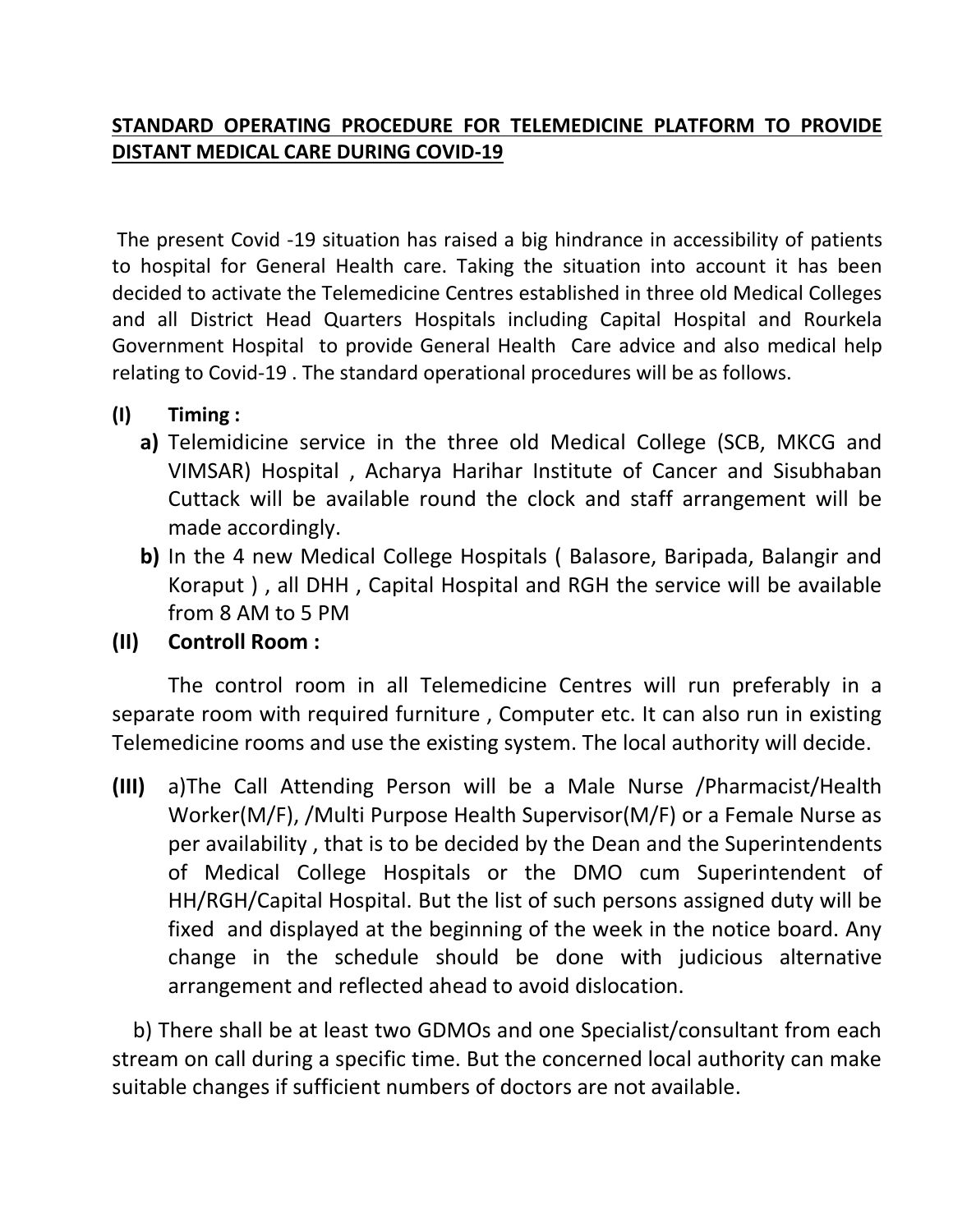## **(IV) Flow Chart for Call addressing :**



 *<sup>(</sup>through audio or video conferencing)*

- **(V) Other key points for addressing call :**
	- If the doctor/specialist is not available the call should be recorded both digitally and manually with name, age, sex, detail address, contact number and chief complaints and the Call Attendant will have the responsibility to connect between the caller and doctor within shortest possible time.
	- The doctor will identify himself with his specialization if any, to the caller.
	- Consent: if caller is the patient himself, consent is self implied. If caller is the relative or another Health Care provider or relative ( pt is not in condition to give consent) or Guardian (Patient is minor) consent through audio /video message that " Yes I agree for Telemedicine consultation" or in any simpler but clearly understood format should be obtained and recorded.
	- Listen to the complaints carefully and address .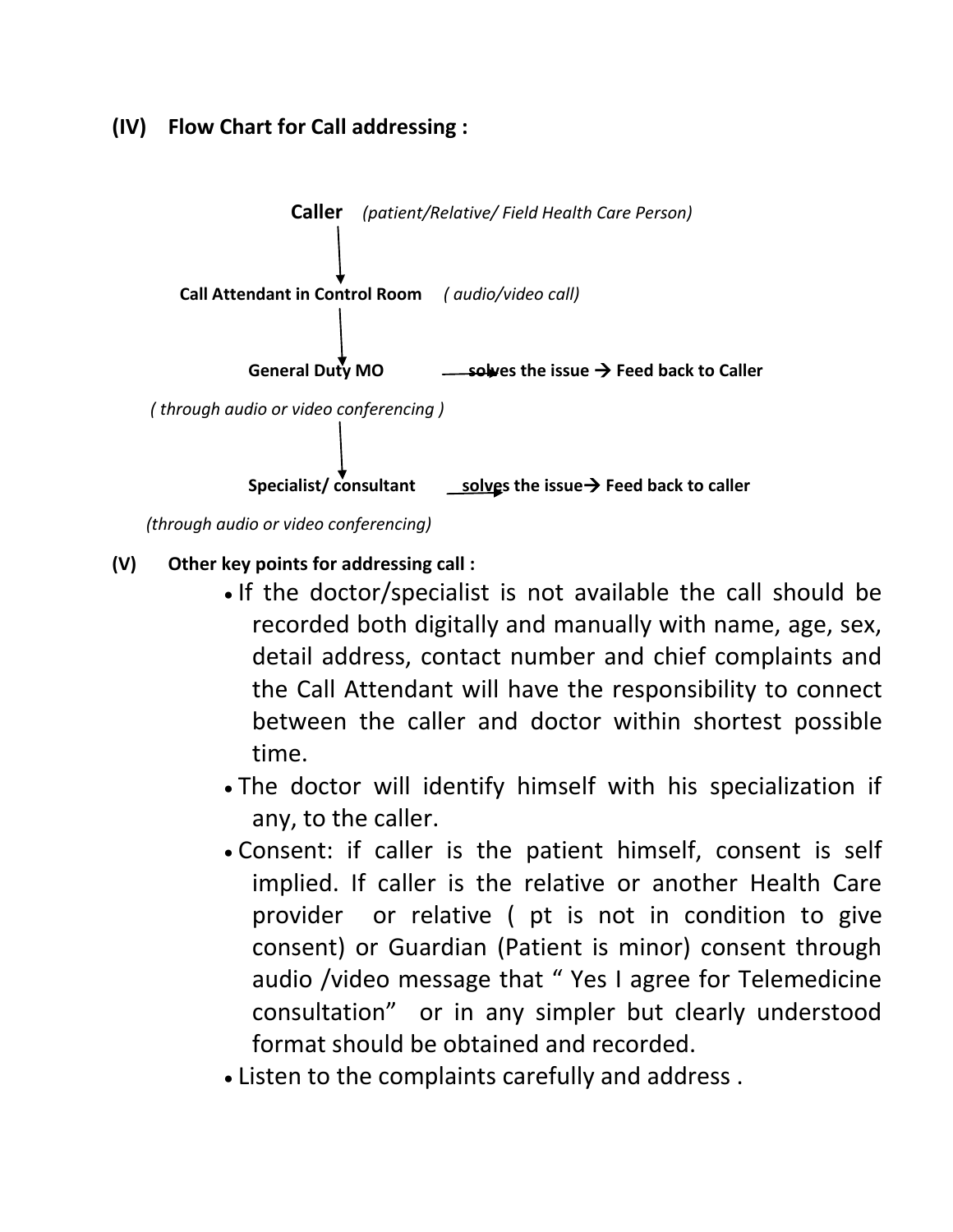- All privacy of the patient should be honoured .
- Queries on previous treatment/investigation can be made .
- If full advice on critical situation can not be given, first aid, life saving measures, suitable advice for shifting to appropriate Health Care facility should be given.
- If the doctor feels sincerely that in person examination is necessary , the caller should be advised accordingly.
- Any vague call/ absurd questions etc should be politely objected/rejected .
- Prescription should be in prescribed format given by GOI and should be transmitted to Call Attendant digitally ( e mail/ whats app) . The Call attendant shall issue it's scanned/digital copy to caller with a copy to his nearest NIRAMAY counter . The caller can collect medicine from his nearest Niramaya counter and the Pharmacist should keep the scanned /digital copy for record with a mention that the prescription was complied , so that, duplication will be avoided.

## **(VI) Drugs to be Prescribed :**

a)**List O :** consists of drugs which are safe and can be prescribed by any mode. Ex – Paracetamol, ORS, Cough Logenges , antiseptic ointments/lotions for local application etc.

b) **List A :** Comprises of drugs which are relatively safe and not likely to cause addiction like antacids, anti allergic, common anti diarhhoeals , Vitamins , Iron Folic acids etc. Of course , this should better be prescribed after a video conferencing .